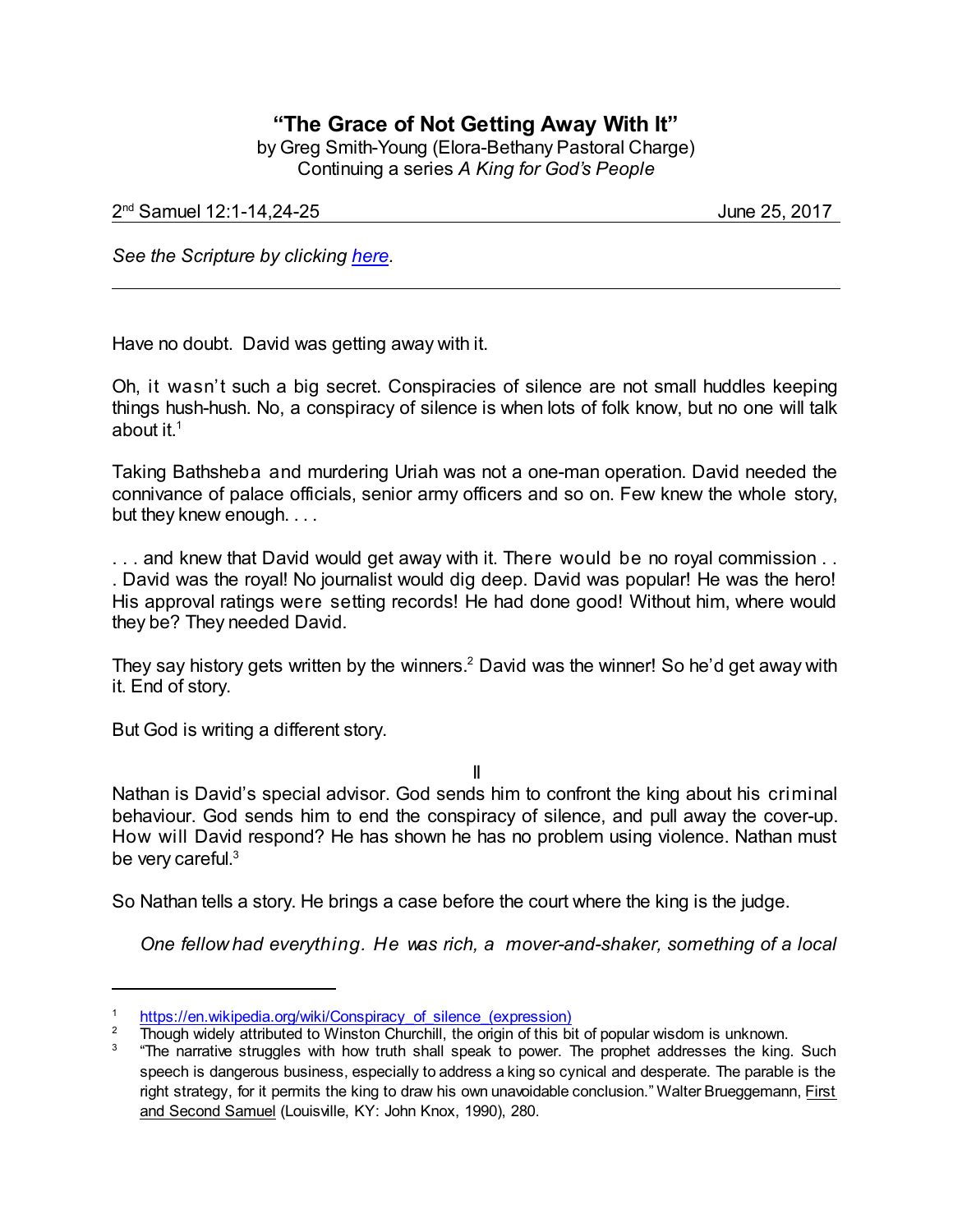*bigwig, one of the important people. He needed to impress a guest with a fancy dinner. He could easily have covered the cost from his own barnyard. Instead, he ordered takeout . . . he took-out a lamb from his neighbour's house.*

*That neighbour was poor. He had nothing. Just that one lamb. She was precious to him, a pet, part of the family. Until the rich neighbour took her home for dinner.*

*That's the case, my lord. What's your verd. . . .*

David jumps in before Nathan can finish. He is outraged. He is right.

*Have you ever seen such selfishness, greed, abuse and destruction?*<sup>4</sup>

(I wonder if Nathan nods.)

*Death for him!*

(David pauses, takes a breath and reconsiders; capital punishment is for the most serious crimes, like murder.)

*He must pay back four times the value of the lamb.<sup>5</sup> He acted without compassion.*

See how Nathan baits the hook? He uses David's sense as a judge. And his wisdom. And his compassion. Nathan baits it, throws it in, and David bites down hard.

III Then, Nathan gives the line a jerk and sets the hook in place.

*David, you are the man!*

*You are the sheep-stealer, the lamb-devourer, the life-breaker.*

*Your majesty, God has given you everything. God says, "I have given you power." God says, "I made you king; don't think you climbed to the crown on your own." God says, "I took the power away from the old king Saul, and gave it to you. And I've always been ready to give you more."*

*Yet this is what you do. This is the evil you do.*

*"God says, "You have many wives, David."* (That's what kings did, and not just because they could. Political alliances were forged by marrying into other royal families. So

<sup>4</sup> "This is a tale of cynicism, selfishness, destruction, and greed." Brueggemann, 280.

<sup>&</sup>lt;sup>5</sup> See the punishment prescribed in Exodus 22:1.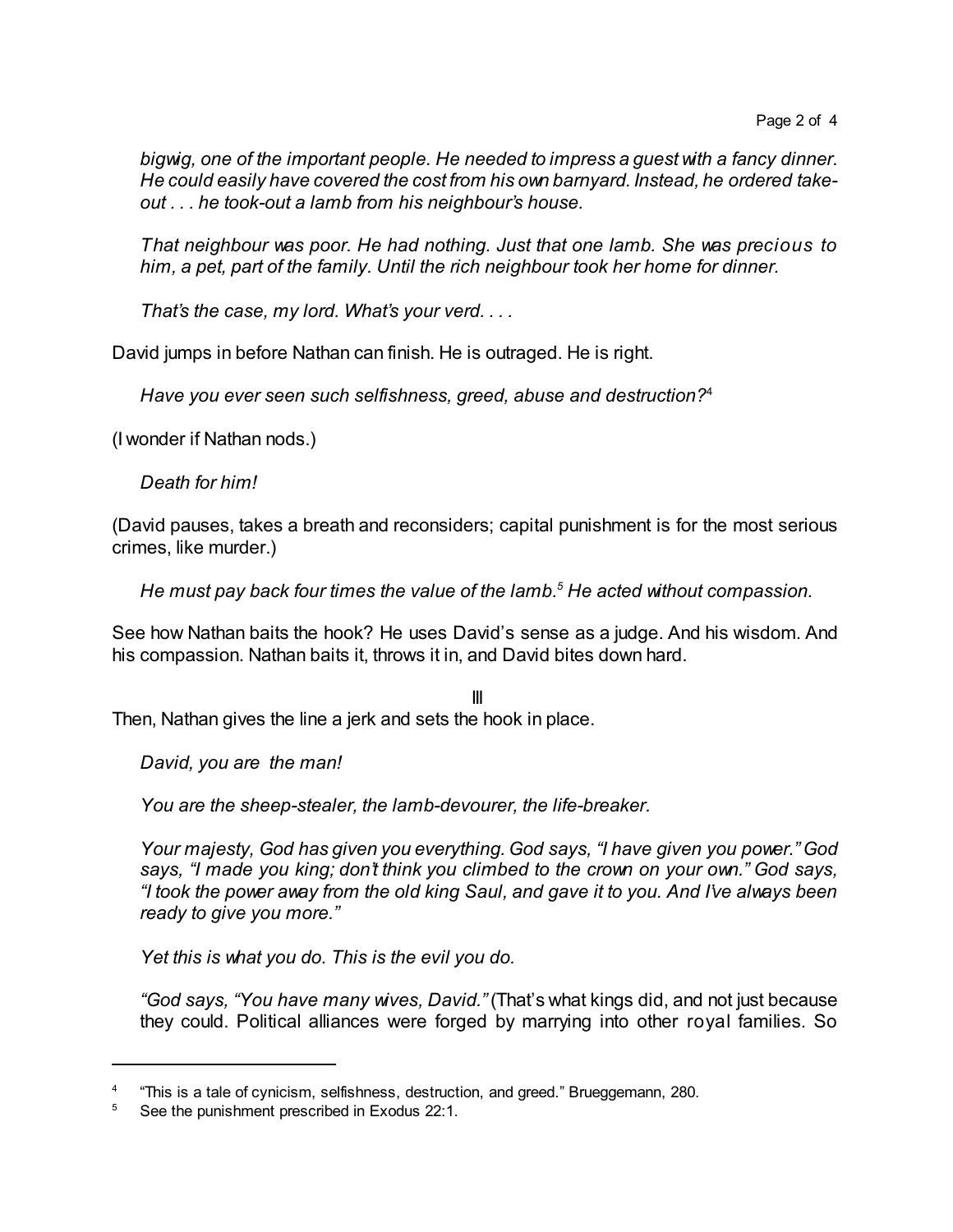"many wives" is about power. 6 ) *"You have many wives. Uriah had but one, his dear Bathsheba. But you took her from him, as surely as that man took the other's lamb. Worse, you then murdered your neighbour, your loyal servant who was fighting your battles for you . . . you had Uriah murdered to cover your crime."*

David is caught. He has already judged himself guilty; he just didn't know it until that moment. Jesus said, *"In the same way you judge others, you will be judged, and with the measure you use, it will be measured to you."* <sup>7</sup> David judged the actions of the man who stole the lamb, and found him guilty. Nathan takes the same standard, holds it up for David to see . . .

 $\mathsf{N}$ 

. . . and David is crushed by his own verdict.

I wonder. Until that moment, had David seen the wrong of what he had done? I know. He took Bathsheba (and I don't think she could give meaningful consent). He committed adultery. He had Uriah murdered. Isn't the wrong obvious?

Except, I know my own ability to delude myself, to convince myself, to close my eyes to myself, to excuse myself. Who likes to see the truth of what we have done? We personally, families, the church, our country? Who wants to admit we've harmed, we've inflicted pain, we've sinned? The smells of our own lies are so much sweeter than the stench they cover.

Having more power than most of us, David could inflict more harm, more pain, more damage. But in guilt and responsibility . . . David represents us. God made David the King of God's People to be their representative. And God created and chose Israel to represent us all. Our better, and our worse.

What he did to Bathsheba and to Uriah shatters any illusions we had of David's innocence. The golden boy proved to be tarnished under the shine. And in David, we see ourselves.

God will not let David get away with it.

That is good news.

 $\vee$ 

It is good news, because by judging David . . . by judging us, God gives hope for our future.

We think about God's judgement, and we usually imagine questions like "Who's in?" and "Who's out?" Or, "Who's good?" and "Who's bad?" We think of judgment as a bad thing,

<sup>6</sup> About verse 8, and all of chapter 12, V. Philips Long writes that it "should be read in the context of power —its use and abuse— and not as a comment on the (im)propriety of polygamy." See John H. Walton (ed), Zondervan Illustrated Bible Backgrounds Commentary Volume 2 (Grand Rapids: Zondervan, 2009), 460.

 $7$  Matthew 7:2 (NIV)